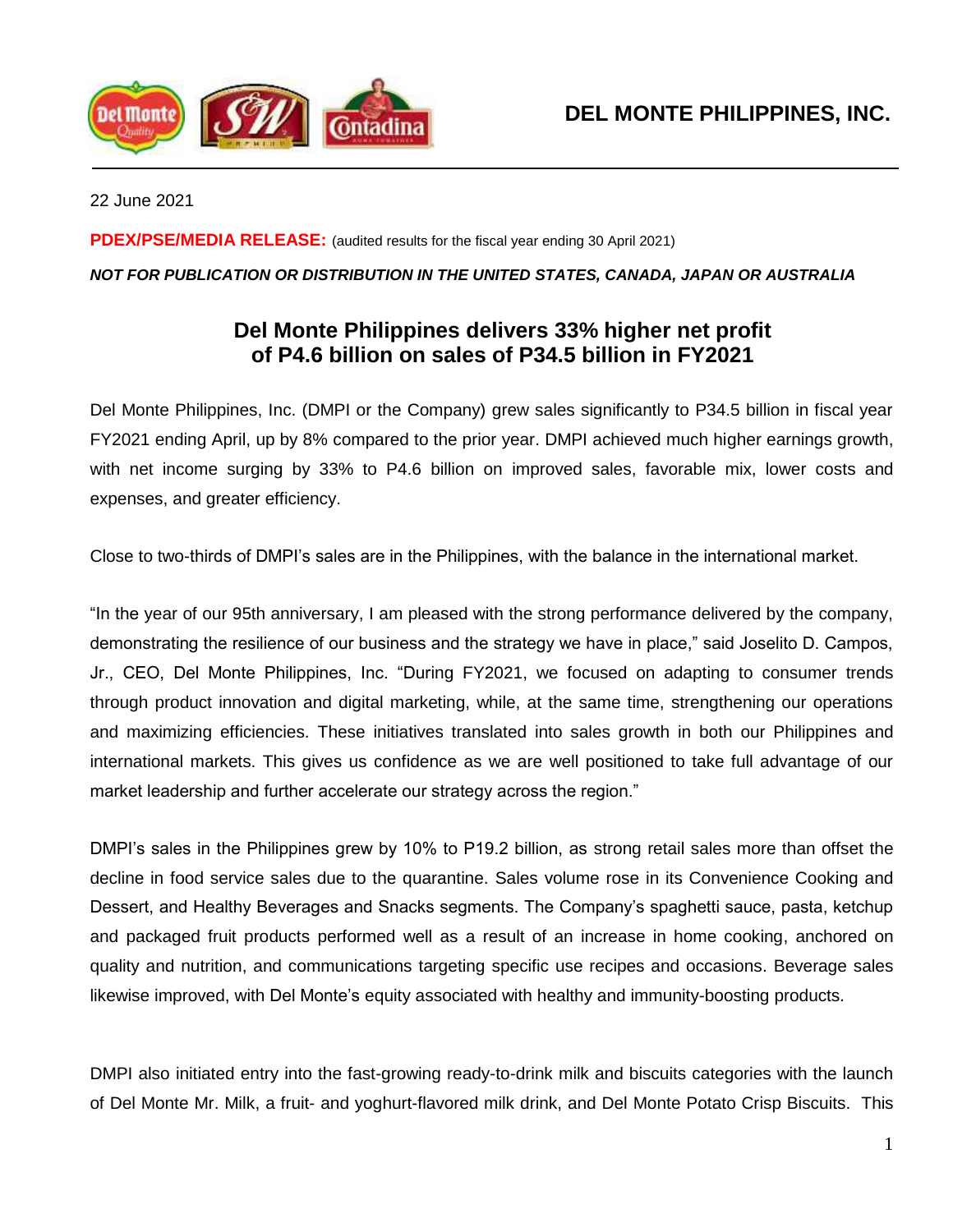generated incremental revenue and profit for the company with no cannibalization on core categories, while expanding the brand footprint into daily snacking as a new consumption occasion. Leveraging the Del Monte brand combined with its nationwide distribution reach, DMPI's new products have achieved strong annual sales levels in a short time frame with minimal new product marketing or advertising expenses.

DMPI's sales volume in Premium Fresh Fruit increased, but the stronger peso vs the U.S. dollar trimmed the revenue growth to 1% for this segment, a positive performance nonetheless, despite the challenges due to COVID-19 in the early part of the financial year and given the robust recovery and sales momentum later in the year. Coming from a decline in the first quarter ending July, the segment turned around and delivered significant sales growth of 24% in the second half as logistics and retail restrictions in China and other North Asian markets eased, allowing the Company to meet growing demand for premium fresh pineapples as key markets re-opened, and to incrementally adjust prices.

Meanwhile, DMPI's export sales of Packaged Fruit and Beverages surged 15% with better sales across the Americas, North Asia and Southeast Asia. The U.S. market was the main driver of sales. The Company's affiliate and customer Del Monte Foods, Inc. launched the Deluxe Gold pineapple, a premium variety of pineapple grown by DMPI. Across international markets, the increase in at-home consumption caused by lockdowns and related restrictions due to the COVID-19 pandemic increased the demand from the Company's international customers.

On the basis of this very strong performance, DMPI's gross margin for the full year increased to 30% from 26.7% on higher sales volume, favorable mix, lower costs and expenses, and greater efficiency, while the Company's gross profit expanded 21.5% to P10.4 billion, and net income surged 33% to P4.6 billion. The Company reduced costs for pineapple, raw and packaging materials, such as tomato paste, sugar and tinplate, aided by the stronger peso on imported materials, and had lower royalty expense and wastage.

DMPI is the market leader in packaged pineapple and mixed fruit, ready-to-drink juices (excluding foil pouches), tomato sauce and spaghetti sauce categories in the Philippines. In Campaign Asia Pacific's Top 100 brands in the Philippines in 2020, Del Monte ranked as the number one locally-owned brand in the country. DMPI is also a top 3 exporter of fresh pineapple to rapidly growing North Asian markets.

Del Monte's strong brand equity and loyal following allows it to capitalize on numerous growth opportunities through expansion into new product categories. The Company will continue to improve and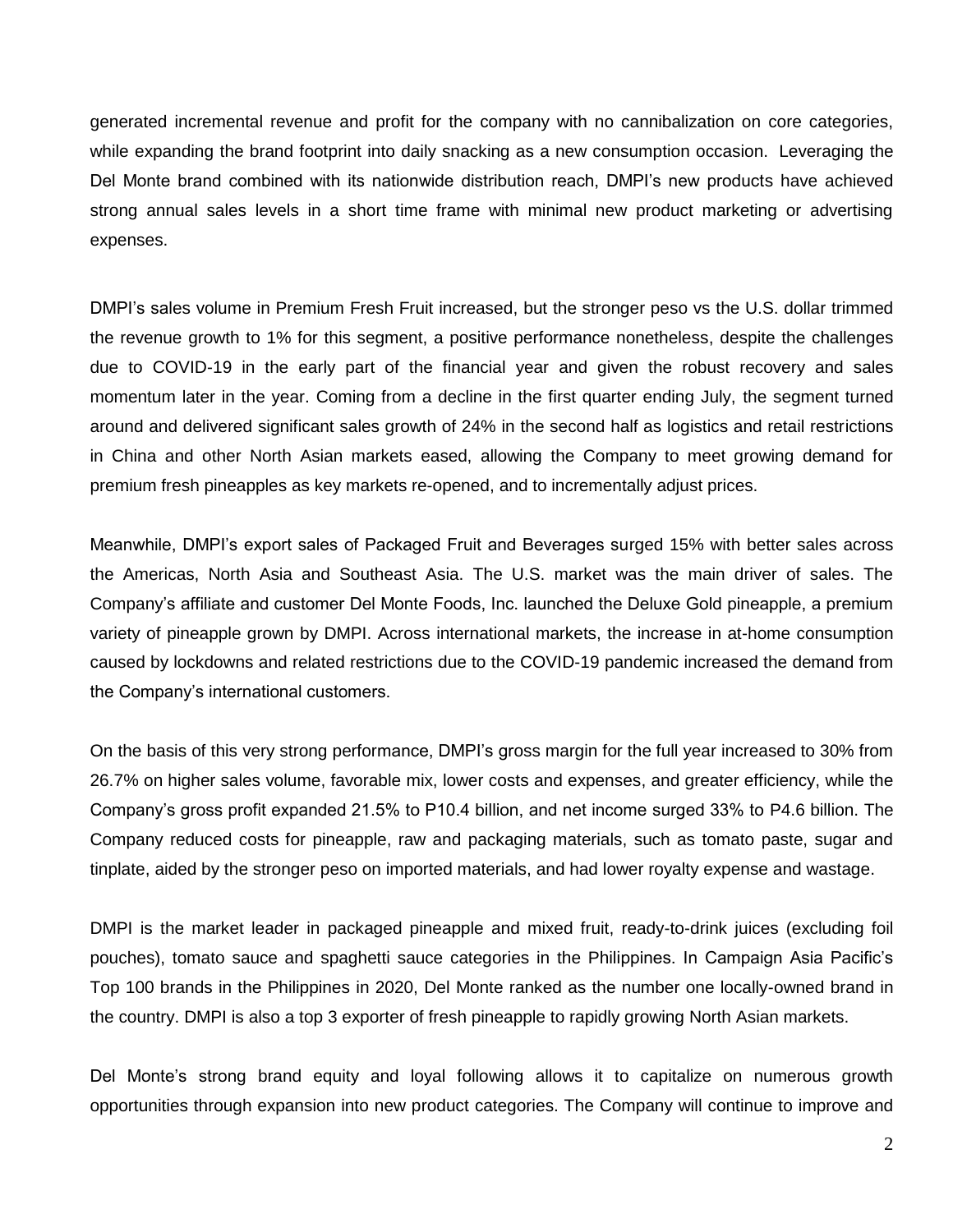expand its offering of trusted, nutritious and high-quality products, while making these more available to consumers through traditional and digital channels, and through more convenient packaging formats. In the international market, the Company is positioned to unlock significant growth in China while continuing to build increased presence in other underserved markets. As consumers prioritize health and wellness, DMPI is well-positioned to grow with this trend in line with its vision of "Nourishing Families. Enriching Lives. Every Day."

DMPI manages its plantations sustainably, produces healthy food, and generates livelihoods, contributing to the environmental, social and economic well-being of the communities it serves. During the COVID-19 pandemic, the company partnered with over 400 non-government organizations and local government units to provide food to marginalized communities and frontline workers in over 50 medical facilities.

DMPI also places a strong emphasis on corporate governance. Its parent company, DMPL, has been recognized for its governance in the ASEAN Corporate Governance Scorecard and Singapore Governance and Transparency Index.

### **Disclaimer**

This release relates only to the financial results of Del Monte Philippines, Inc. and does not reflect the financial position of its parent company, Del Monte Pacific Ltd.

**A REGISTRATION STATEMENT RELATING TO DEL MONTE PHILIPPINES, INC.'S INITIAL PUBLIC OFFERING HAS BEEN SUBMITTED TO THE PHILIPPINES SECURITIES AND EXCHANGE COMMISSION, BUT HAS NOT YET BECOME EFFECTIVE. THESE SECURITIES MAY NOT BE SOLD NOR OFFERS TO BUY THEM BE ACCEPTED PRIOR TO THE TIME THE REGISTRATION STATEMENT IS RENDERED EFFECTIVE. THIS PRESS RELEASE SHALL NOT CONSTITUTE AN OFFER TO SELL OR BE CONSIDERED A SOLICITATION TO BUY.**

**THERE SHALL BE NO SALE OF THESE SECURITIES IN ANY JURISDICTION IN WHICH SUCH OFFER, SOLICITATION OR SALE WOULD BE UNLAWFUL PRIOR TO REGISTRATION OR QUALIFICATION UNDER THE SECURITIES LAWS OF ANY SUCH JURISDICTION.**

*This document is not an offer of securities for sale in the United States or elsewhere. The securities referred to herein are not being registered under the U.S. Securities Act of 1933, as amended (the "Securities Act"), and may not be offered or sold in the United States unless registered under the Securities Act or pursuant to an exemption from such registration. There will be no public offering of the securities described herein in the United States. No money, securities or other consideration is being solicited by this document or the information contained herein and, if sent in response to this document or the information contained herein, will not be accepted.*